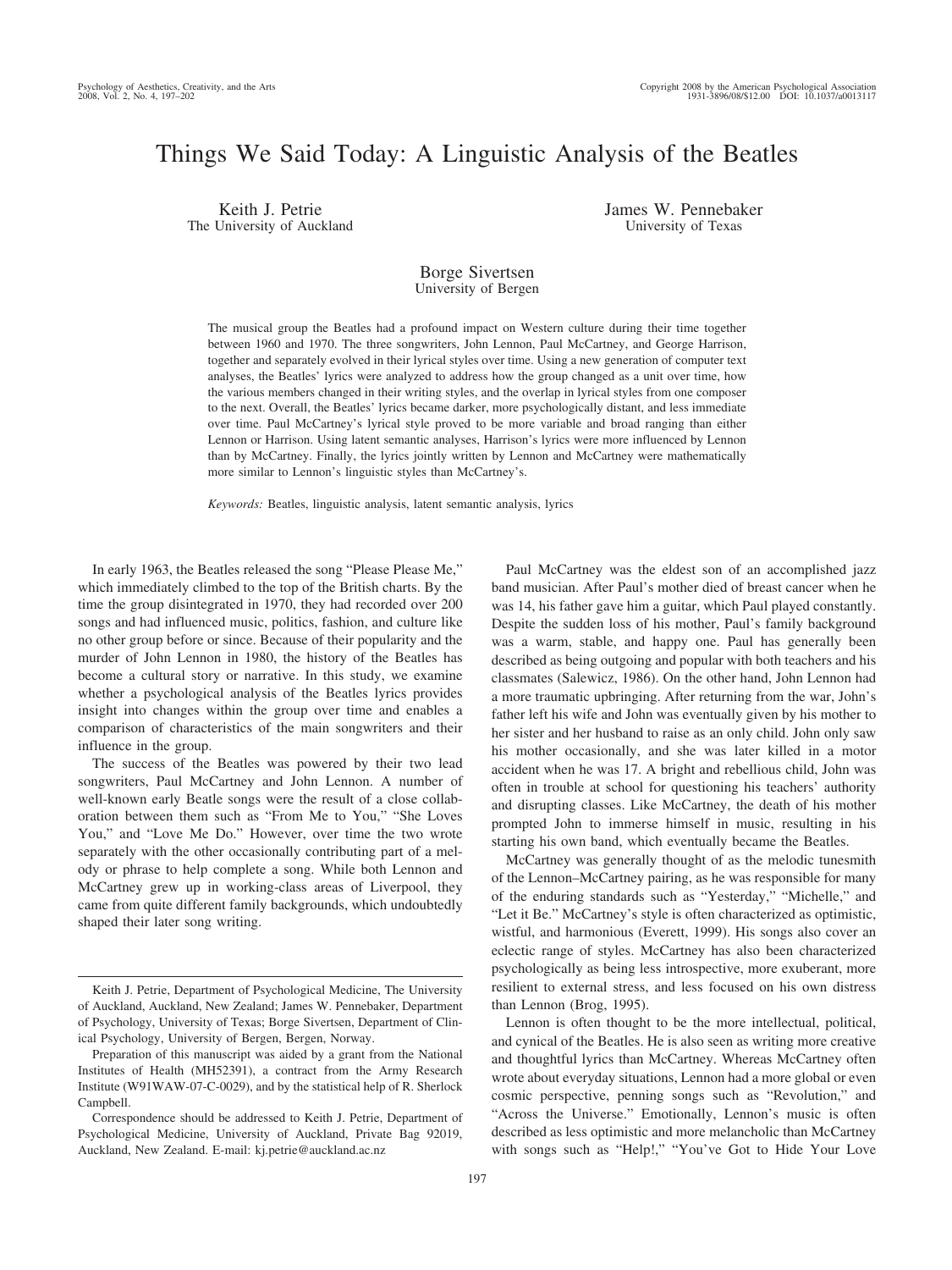Away," "Nowhere Man," and the song written about his mother, "Julia." As Lennon explained: "He [McCartney] provided a lightness, an optimism, while I would always go for the sadness, the discords, the bluesy notes" (Sheff & Golson, 1981, p. 148).

Although not as productive or well known as Lennon and McCartney, George Harrison also contributed an increasing number of songs to the Beatles' albums over time. George Harrison was the youngest of four children of a working-class south Liverpool family. Harrison was also the youngest of the Beatles, and looked up to Lennon who was three years ahead at school. Known as the quiet member of the Beatles, his introspective nature led him to try song writing and his first song "Don't Bother Me" appeared on the Beatles' second album. Over time, Harrison became more prolific and successful as a songwriter, penning "Here Comes the Sun" and the standard "Something" on the Abbey Road album. Over the career of the Beatles, Harrison became more interested in Indian music and philosophy, which influenced his later song writing.

The career of the Beatles can be divided into three main periods of relatively similar productivity. The first stage started from the establishment of the band until their attaining worldwide popularity in 1964. During this period the Beatles toured extensively in the United Kingdom and overseas. Songs were written and recorded quickly and predominantly dealt with simple emotions and romantic love (Cook & Mercer, 2000). The years 1965 to 1967 represent the most creative and significant output of the group. During this period the band abandoned touring and focused more on developing new music ideas in the studio. The band's output during this period included the albums "Help," "Rubber Soul," "Revolver," and "Sgt Pepper's Lonely Heart Club Band." The songs over this period were more complex and dealt with a greater variety of topics than romantic love (Cook & Mercer, 2000). The final stage of the Beatles career was from 1968 to 1970 and started with the Beatles' last trip together to visit the Maharishi Mahesh Yogi. The trip ended in disappointment but provided creative stimulation for the "White Album" which came out later in 1968. The albums "Let it Be" and "Abbey Road" were also produced during this period. While the output during this period remained high, the Beatles themselves were working more individually and relations in the band deteriorated until the band finally folded in 1970.

The goal of the current project was to apply two relatively new computerized text analysis methods to the lyrics of the Beatles. By analyzing the individual words in the collected songs written by the group members, we tracked the development of their music over time and compared the relative contributions of Lennon, McCartney, and Harrison.

Very broadly, two general strategies are available to analyze word usage—a word count method and a word pattern analysis (Pennebaker, Mehl, & Niederhoffer, 2003). A simple word count method calculates the percentage of different word categories within any given text. Most computerized approaches measure language categories such as standard grammatical units (personal pronouns, prepositions) or psychologically derived linguistic dimensions (e.g., emotion words, achievement-related words). Word count strategies are based on the assumption that the words people use convey psychological information over and above their literal meaning and independent of their semantic context. In the current study, we relied on the text analysis program, Linguistic Inquiry and Word Count (LIWC, Pennebaker, Booth, & Francis, 2007).

The second text analysis approach is a word pattern analysis which has emerged from the artificial intelligence community. Rather than exploring text "top down" within the context of previously defined psychological content dimensions or word categories, word pattern strategies mathematically detect "bottom-up" how words covary across samples of text (Foltz, 2003). One particularly promising strategy is latent semantic analysis (LSA) (e.g., Landauer & Dumais, 1997), which is akin to a factor analysis of individual words. By establishing the factor structure of word use within a large number of writing samples, it is possible to learn how any new writing samples are similar to one another. Traditionally, this technique has been used to determine the degree to which two texts are similar in terms of their content. In the analysis of lyrics, for example, LSA can establish the degree that any two authors tend to draw on similar content themes. Recently, this logic has been extended to determining how similar any text samples are in terms of their writing style—through the use of the analysis of function words, including pronouns, preposition, and articles (Campbell & Pennebaker, 2003). In the current study, LSA can provide a window into the similarity of any two songwriters' linguistic styles as well as content.

Drawing on both deductive and inductive methods, the present investigation addressed the following questions:

• To what degree was there a shift in emotional tone and cognitive analysis over the lifetime of the Beatles—for example, to what degree did the band become more negative and complex?

• How did the Lennon–McCartney songs (which were jointly written) differ from those written solely by Lennon and McCartney as well as George Harrison?

• To what degree are the differences among the writers' lyrics a function of their content or their linguistic styles?

## Method

# *Selection of Songs*

The lyrics of Beatles songs were downloaded from two Web sites (www.lyricsdownload.com/beatles-lyrics.html; http://www.beatleslyricsarchive.com/). A random sample of lyrics from songs on both websites was compared and no major discrepancies were found. Only songs written and performed by the Beatles were included in the final data set. Where the song was a Lennon-McCartney composition, the composer of the song—Lennon, McCartney, or Lennon and McCartney—as determined by using a number of available reference materials (e.g., Everett, 1999; Hertsgaard, 1995). Songs composed by Richard Starkey (Ringo Starr) were removed, because there were too few songs to adequately analyze, as were songs that contained fewer than 50 words. The final database of 185 songs included 78 by Lennon, 67 by McCartney, 25 by Harrison, and 15 by the Lennon– McCartney collaborations.

#### *Text Analysis Procedure*

The lyrics from each song were converted to conventional American English spelling. Phrases or choruses that were repeated three times or more within a song were deleted—allowing for only a single repetition. For the LIWC analyses, each song was converted to an individual text file. For each song, then, LIWC calculated the percentage of total words in the file that reflected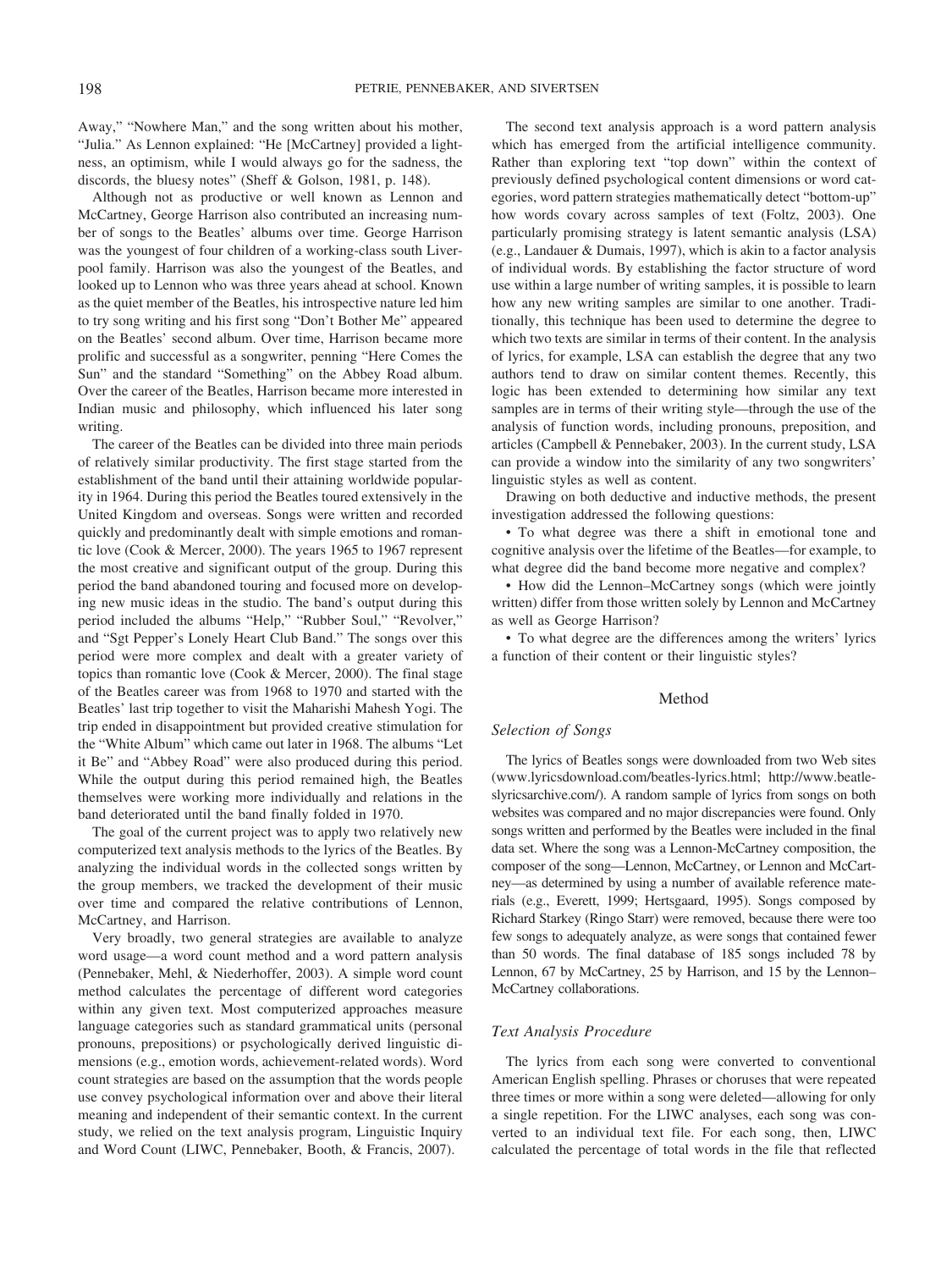each of four conceptual linguistic categories: emotional tone, cognitive dynamics, social/identity processes, and time orientation. Twelve of the 18 individual language dimensions associated with these four categories have been used extensively in previous studies (Pennebaker & King, 1999; Pennebaker & Stone, 2003). One additional word count item, sexual words (e.g., sex, breast, love) were added because of its relevance to the current topic. Finally, two of the dimensions, "immediacy" and "making distinctions" are factor-analytically derived from the original Pennebaker and King (1999) work. Texts high in immediacy tend to use short words, present tense, first person singular pronouns, and discrepancy (would, should, could) words. The Making Distinctions category is associated with negations (no, not), exclusive words (except, but), tentative words (perhaps, maybe), discrepancy words, and a low number of inclusive words (and, with).

As noted above, LSA provides a way by which to analyze the similarity of word use from one text sample to another. Recall that the word pattern analyses can focus on both the content of the lyrics (which tend to be based on nouns and regular verbs) and, separately, on the linguistic style of writing (which depends on common function words, including pronouns, prepositions, articles, conjunctions, and auxiliary verbs). In order to establish a basis of comparison between any song lyrics, it is necessary to establish a comparison group of lyrics or, in LSA terms, a semantic space. To do this, approximately 100 of the top-rated songs listed on the yearly United States Billboard Charts for each year between 1962 and 1972 (inclusive) were collected. All songs by the Beatles were excluded, resulting in a total of 1,040 songs. Using these lyrics as a base, two semantic spaces were constructed. The content space, which excluded commonly used words, was made up of 3,120 words and was ultimately reduced to 298 factors, using singular value decomposition. The linguistic style semantic space was comprised of the 588 most commonly used words and resulted in 52 separate factors. As described below, LSA analyses were computed on both style and content dimensions to assess the consistency of each author's works from song to song and to establish the similarity between pairs of authors.<sup>1</sup>

### Results

Four basic questions were addressed. The first deals with how the Beatles' lyrics changed over time. The second addressed how the word usage of Lennon, McCartney, Harrison, and Lennon– McCartney differed. The final two questions examined how the degree to which the composers' lyrics were similar to each other in terms of content and in terms of style.

# *Lyrics Over Time*

The LIWC analyses for each of the 185 songs were initially broken into three time periods: 1960 –1964, 1965–1967, and 1968 –1970, and subjected to simple between-subjects one-way analyses of variance (ANOVAs). In the cases where the overall ANOVA was significant, separate linear and quadratic effects were computed. As seen in Table 1, several interesting and important effects emerged.

Partially consistent with popular views, the Beatles' lyrics tended to become more negative in emotional tone as well as psychologically distant over the course of their career. Indeed, their songs dropped sharply in their sexual and love-related con-

| Table 1                                               |  |  |
|-------------------------------------------------------|--|--|
| Linguistic Analyses of the Beatles' Lyrics, Collapsed |  |  |
| Across Composer                                       |  |  |

|                                  |       | 1960–1964 1965–1967 1968–1970 |         | $E \text{ffects}^{\text{a}}$ |
|----------------------------------|-------|-------------------------------|---------|------------------------------|
| Words per song                   | 166.1 | 164.3                         | 151.2   |                              |
| Emotional tone                   |       |                               |         |                              |
| Positive emotion                 | 6.00  | 4.79                          | 4.91    |                              |
| Negative emotion                 | 2.82  | 1.54                          | 1.92    | $O, L^*, Q$                  |
| Sexual words                     | 2.65  | 1.47                          | 1.17    | O, L                         |
| Social/identity                  |       |                               |         |                              |
| Social processes                 | 18.34 | 17.70                         | 15.37   | $O^{\#}$ , L                 |
| First person singular            | 13.60 | 8.75                          | 7.04    | $O, L, O^*$                  |
| First person plural              | 0.48  | 0.73                          | 0.90    |                              |
| Cognitive processes              |       |                               |         |                              |
| Cognitive mechanisms             | 18.17 | 16.45                         | 15.17   | O, L                         |
| Words $> 6$ letters              | 6.44  | 7.52                          | 9.17    | O, L                         |
| Articles                         | 4.11  | 5.44                          | 5.81    | O, L                         |
| Making distinctions <sup>b</sup> | 0.57  | 0.12                          | $-0.59$ | $O^{\#}$ , L                 |
| Time orientation                 |       |                               |         |                              |
| Past tense                       | 3.39  | 3.05                          | 2.73    |                              |
| Present tense                    | 16.70 | 15.61                         | 13.77   | $O^{\#}$ , L                 |
| Future tense                     | 2.98  | 2.13                          | 1.48    | O, L                         |
| Immediacy <sup>b</sup>           | 1.49  | 0.09                          | $-1.27$ | O, L                         |
| N                                | 49    | 73                            | 63      |                              |

*Note*. All linguistic categories are expressed as percentage of total words, except words per song, making distinctions, and immediacy.

<sup>a</sup> Effects refer to the significance levels of between-subjects analyses of variance (ANOVAs) that are significant at  $p < .05$ , where O = overall ANOVA (3, 182 *df*), L = linear effect (1, 182 *df*), and Q = quadratic effect

(1, 182 *df*). <sup>#</sup> indicates that the reported effect  $p < .09$ .<br><sup>b</sup> The categories making distinctions and immediacy are factor scores computed on the weightings reported by Pennebaker & King (1999). Making distinctions is a marker of the degree to which individuals use words that are associated with making distinctions among categories and has been linked to greater cognitive work. Immediacy is a factor associated with use of present tense, simple words, first-person singular, and low usage of articles and suggests the state of living in the present.

tent. The most significant change was the degree to which selfreferencing dropped. The degree to which their songs included social referents (e.g., social words) also decreased over time. Drops in social/identity words has frequently been linked to greater psychological distancing and less concern with social relationships (e.g., Pennebaker et al., 2003).

The markers of cognitive processes paint a more nuanced picture. Overall cognitive mechanism words include an array of words that suggest that the author(s) is attempting to understand or think through an object, event, or some feature of personality or relationship. A factor analytically derived dimension, making distinctions, which has been linked to higher level thinking (e.g., the tendency to make distinctions between what is in a category vs.

<sup>&</sup>lt;sup>1</sup> This pattern comparison problem is akin to trying to determine whether two entities—let's say marbles—are similar or different. If one has never seen a marble and is given two marbles that differ slightly in weight, coloration, scratches, and so on, one would conclude that the two marbles were completely different. If, however, the judge saw dozens of different shapes and sizes of marbles, he or she might conclude that the two original marbles were moderately similar. Indeed, if the judge were asked to evaluate the similarity of the two marbles in comparison to watermelons, kangaroos, and toasters, he or she would have to admit that the marbles were virtually identical.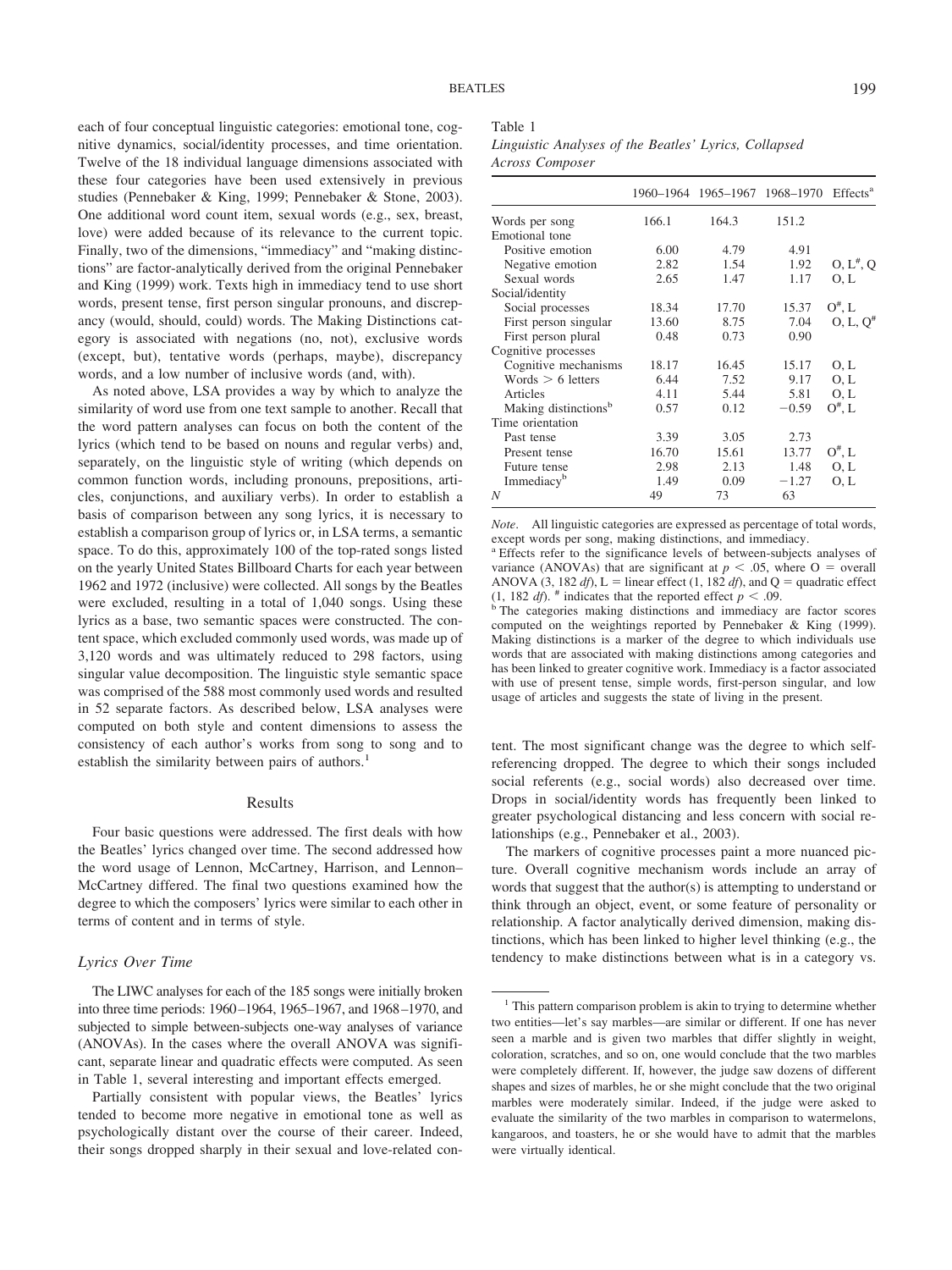what is not), also tended to decline over time. Whereas markers of cognitive processing are dropping over the years, there is a corresponding increase in the Beatles' use of big words and articles. Articles (a, an, the) are used when people are referring to concrete nouns in impersonal ways. Similarly, the use of large words is often a marker of intellectualization and emotional distancing (cf., Cohn, Mehl, & Pennebaker, 2004).

Consistent with this pattern was the degree to which the Beatles' time orientations switched. That is, early in their career, they were very present-oriented, as well as future-oriented. Through the course of their career the Beatles wrote less about the present and the future and the immediacy factor dropped accordingly over time. Immediacy, which is based on the usage of present tense, small words, first-person singular, and low usage of articles, is considered to be a marker of the degree to which people are living in the moment (from Pennebaker & King, 1999; Cohn et al., 2004).

#### *Lyric Comparisons of the Composers*

With the exception of a few songs written by Ringo Starr, all of the Beatles' lyrics can be classified as having been written by John Lennon, Paul McCartney, the Lennon–McCartney duo, and George Harrison. Songs by the Lennon–McCartney duo were written in such a way that biographers and the writers themselves agree that both were instrumental in putting lyrics together. It should be noted that a one-way ANOVA on the year of the release of the songs by composer indicated a significant composer effect,  $F(3, 181) = 4.75$ ,  $p < .01$ , such that Lennon–McCartney jointly written songs were released earlier than Harrison and McCartney songs, but not Lennon songs (mean year: Lennon  $= 1966.0$ , McCartney  $= 1966.7$ , Lennon/  $McCartney = 1965.2$ , Harrison = 1967.4).

As is apparent in Table 2, Lennon and McCartney have distinctive differences in their word usage. When writing together, Lennon– McCartney produced lyrics with a highly positive emotional tone that were written predominately in the present tense. While the lyrics seem simpler, as evidenced by the number of words with less than six letters, the collaborative songs are more concerned with social processes and feature a larger number of sexual words when compared with songs that were written separately.

Songs penned by Lennon are typically higher in negative emotion that McCartney compositions. The Lennon lyrics are higher in cognitive mechanism words, which suggests the author is reflecting on or trying to make sense of events. On the other hand, McCartney lyrics are less concerned with living in the moment and are characterized by a much greater focus on a collective orientation, as reflected in a significantly greater use of words such as "us" and "we." Despite this, the number of words with greater than six letters is higher in McCartney compositions indicating that although the songs may be less intellectual they are more lyrically complex and varied than Lennon songs.

George Harrison lyrics have some characteristics similar to Lennon songs. They are also higher in cognitive mechanism words reflecting an intellectual approach and a search for understanding. These features of his song writing probably reflect Harrison's developing interest in Eastern philosophy and religion.

## *Consistency of Content and Style Within Composer*

For both the content and style semantic spaces, two general analyses were computed. The first simply compared each authors' songs with each other. For example, John Lennon composed 78 songs on his own. Using LSA, each song was individually compared with his other 77 songs, resulting in 3,003 separate comparisons. For each song comparison, then, a similarity coefficient (similar to a correlation) was computed for both lyric content and style. In the Lennon case, the 3,003 coefficients were averaged revealing a number that depicted how similar his own songs were to each other—with the higher the number reflecting similar content and styles.

As depicted in Table 3, the similarity coefficients for both style and content were compared between the four author sets. Most striking is that the songs by McCartney were most varied (and least redundant) compared to the other solo authors. George Harrison, on the other hand, penned lyrics that overlapped considerably from song to song both in style and content.

## *Comparison of Composers' Content and Style*

LSA also allows us to compare the similarity of any pairs of authors as well. Such analyses can help determine how any two authors shared lyrical approaches. For each pair of authors, each song lyric for one composer was compared with every song lyric by the other composer. So, for example, each of Lennon's 78 songs were sequentially compared with each of McCartney's 67 songs, thus resulting in 5,226 similarity coefficients for both style and content. The average of these coefficients are depicted in Table 4. Two patterns of interest emerge. First, the Lennon-McCartney jointly written songs are more similar to Lennon's linguistic content and style than to McCartney's. In other words, McCartney's contributions as solo author are a greater departure from the Lennon-McCartney lyrics than are Lennon's. The second intriguing pattern is that George Harrison's lyrics were far more similar to Lennon's content and style than to McCartney's.

Overall, the LSA approach provides a different picture than the word count strategy. Paul McCartney's lyrics can be differentiated from Lennon's in being less redundant from song to song and more distant from the Lennon-McCartney lyrics. These effects are apparent for both the actual content of the songs as well as the linguistic styles in which they are written. Finally, it is worthwhile to note that the word use patterns of the lyrics of George Harrison were highly correlated with those of Lennon but not McCartney.

# Discussion

The analysis of the lyrics of the Beatles revealed a number of interesting psychological issues over the career of the band. Songs from the early years of the Beatles were characterized by positive emotion with many tunes concerning the joys of new romantic relationships. Their early records maintained a largely positive emotional tone until the album "Help!" which was released in 1965. The emotional content of songs continued after this period to be more psychologically distant and melancholic and less positive with many songs looking back to happier times. In later years the Beatles writing had become less situated in the present and future than their early lyrics. Along with the emotional changes, their lyrics became more complex and intellectual over time. While early songs were related to personal experiences and feelings, later songs were more often written about other people (e.g., "She's leaving home," "Lady Madonna," and "Get Back"). The orientation of the lyrics also changed from imme-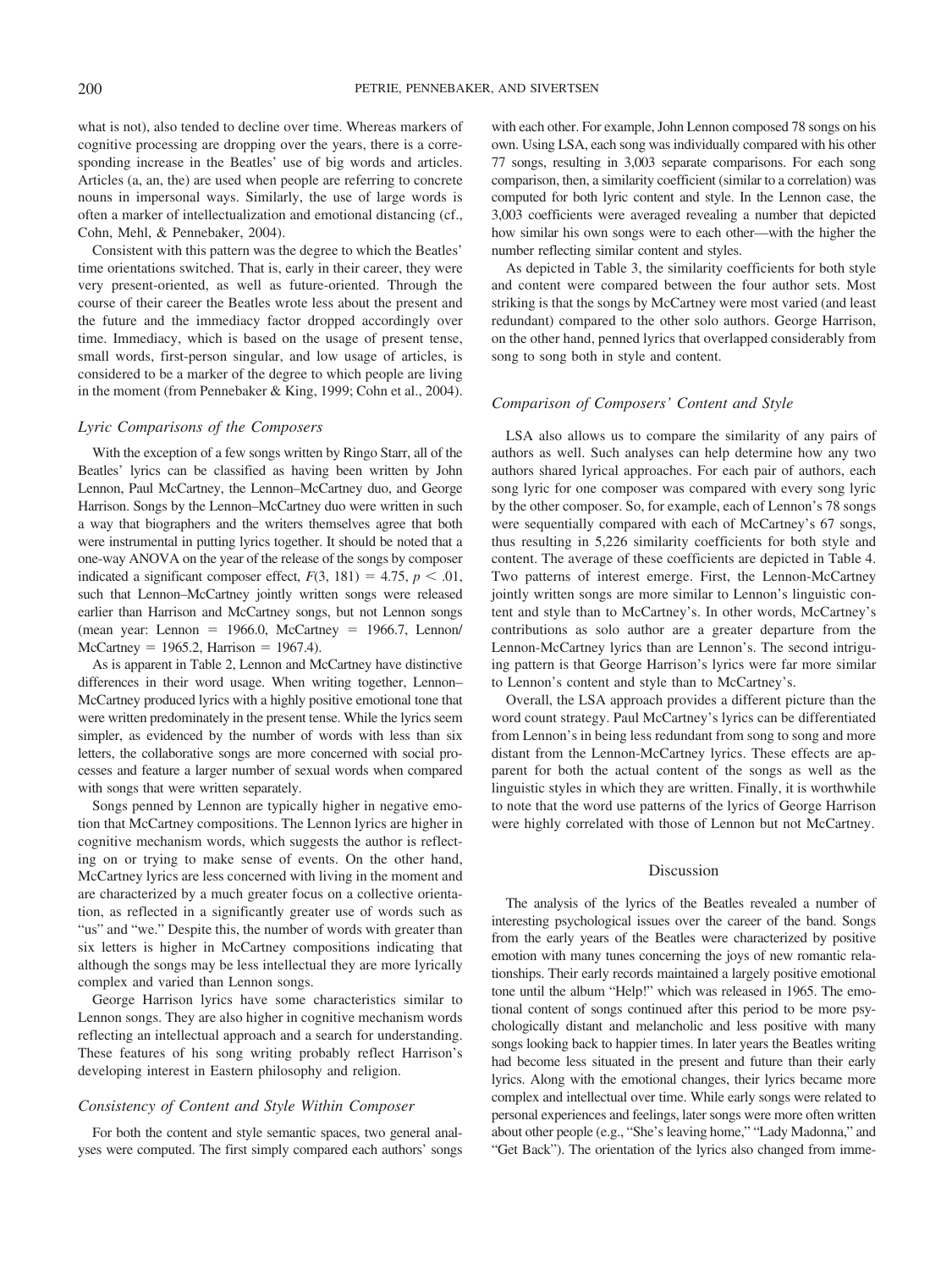|                                  | Lennon             | McCartney          | Lennon-McCartney     | Harrison           | Effects <sup>a</sup> |
|----------------------------------|--------------------|--------------------|----------------------|--------------------|----------------------|
| Words per song                   | 164.2              | 156.6              | 173.6                | 150.2              |                      |
| Emotional tone                   |                    |                    |                      |                    |                      |
| Positive emotion                 | 4.83 <sub>h</sub>  | 4.96 <sub>b</sub>  | 7.90 <sub>2</sub>    | 4.96 <sub>b</sub>  |                      |
| Negative emotion                 | $2.43_a$           | 1.49 <sub>b</sub>  | $2.17_{ab}$          | 1.96 <sub>ab</sub> |                      |
| Sexual words                     | $1.43_a$           | $1.62_a$           | 3.54 <sub>b</sub>    | $1.52_a$           | $O^{\#}$             |
| Social/identity                  |                    |                    |                      |                    |                      |
| Social processes                 | 17.09 <sub>b</sub> | 17.11 <sub>b</sub> | $22.22_a$            | 13.85 <sub>b</sub> | $\Omega$             |
| First person singular            | 9.61               | 8.44               | 10.96                | 10.73              |                      |
| First person plural              | $0.35_a$           | 1.37 <sub>b</sub>  | 0.18 <sub>b</sub>    | $0.48_{ab}$        | $\Omega$             |
| Cognitive processes              |                    |                    |                      |                    |                      |
| Cognitive                        | $16.16_a$          | $15.37_a$          | $17.21_{ab}$         | 19.95 <sub>b</sub> | $\Omega$             |
| mechanisms                       |                    |                    |                      |                    |                      |
| Words $> 6$ letters              | $7.72_{\rm ab}$    | $8.45_a$           | 5.85 <sub>b</sub>    | $7.64_{\rm ab}$    |                      |
| Making distinctions <sup>b</sup> | $0.26_{ab}$        | $-0.58_a$          | $-0.87$ <sub>a</sub> | 1.36 <sub>b</sub>  | $\Omega$             |
| Time orientation                 |                    |                    |                      |                    |                      |
| Past tense                       | 3.11               | 2.97               | 3.84                 | 2.45               |                      |
| Present tense                    | $15.84_{ab}$       | $13.66_a$          | 17.55 <sub>b</sub>   | $16.46_{ab}$       | $O^{\#}$             |
| Future tense                     | 2.19               | 2.32               | 1.23                 | 2.02               |                      |
| Immediacy <sup>b</sup>           | $-0.33$            | $-0.24$            | 1.20                 | 0.94               |                      |
| N                                | 78                 | 67                 | 15                   | 25                 |                      |

Table 2 *Word Use Comparison of Lyrics Written by Lennon, McCartney, Lennon–McCartney, and Harrison*

*Note.* All linguistic categories are expressed as percentage of total words, except words per song, making distinctions, and immediacy.<br><sup>a</sup> Effects refer to the significance levels of between-subjects analyses of varianc (3, 182 *df*), L = linear effect (1, 182 *df*), and Q = quadratic effect (1, 182 *df*). <sup>#</sup> indicates that the reported effect *p* < .09. Means with difference subscripts for each variable are significantly different (*p* 

<sup>b</sup> The categories making distinctions and immediacy are factor scores computed on the weightings reported by Pennebaker and King (1999). Making distinctions is a marker of the degree to which individuals use words that are associated with making distinctions among categories and has been linked to greater cognitive work. Immediacy is a factor associated with use of present tense, simple words, first-person singular, and low usage of articles and suggests the state of living in the present.

diate emotional experience to a more emotionally distanced approach that was often trying to understand people or situations.

As the text analyses suggest, John Lennon and Paul McCartney had distinctive lyrical approaches. Lennon, perhaps because his music relied on a more typical blues structure, used more negative emotion in his lyrics and the data reveal that he was more focused on his own personal distress. Lennon songs are indicative of someone trying to reflect or understand his own negative experiences or situations (e.g., "Help!," "I'm a Loser," "Don't Let Me Down," and "Ballad of John and Yoko"). On the other hand, the data shows McCartney lyrics to be more intellectually and lyrically complex than Lennon's. McCartney songs also cover a broader range of themes (e.g., "Back in the USSR," "Paperback Writer," and "When I'm Sixty Four") and are more likely to take the viewpoint of others. Possibly in keeping with

#### Table 3

*Content and Style Consistency by Composer: Latent Semantic Analysis (LSA) Coefficients*

|                 | Lennon            | McCartney         | Lennon-McCartney   | Harrison          |
|-----------------|-------------------|-------------------|--------------------|-------------------|
| Content         | .119.             | .105 <sub>b</sub> | .119 <sub>ah</sub> | .144 <sub>c</sub> |
| Style           | .504 <sub>2</sub> | .480 <sub>b</sub> | $.476_{\rm ab}$    | .575 <sub>o</sub> |
| $N$ /pair basis | 78/3003           | 67/2211           | 15/105             | 25/300            |

*Note.* A higher number means the composer's language usage in any given song is correlated with word usage in his other songs. Within each row, numbers with different subscripts differ at  $p < .05$  (two-tailed *t*-tests). The *N*/pair basis row refers to the number of songs written by each composer (*N*) and the number of correlations on which the consistency coefficients were based (pair basis).

his more stable family background, McCartney songs have more references to close collective relationships than Lennon compositions (e.g., "We can Work it Out," "Two of Us," "Things we Said," "Sgt Peppers Lonely Heart Club Band").

The LSA analyses provided evidence that John Lennon had the most influence over the band members. Songs written jointly by Lennon and McCartney show more linguistic similarities to Lennon's lyrics than McCartney's. Most of the jointly written tunes were written early in the band's career and Lennon's influence may be due to the fact that he started the band that preceded the Beatles—"The Quarrymen", was older and more experienced in performing than McCartney. Lennon's influence was also quite apparent on the songwriting of George Harrison— both in terms of style and substance—in comparison with Paul McCartney. According to biographers of the Beatles, Harrison, the youngest, Beatle always looked up to Lennon from the early days of the band (Hertsgaard, 1995).

Table 4

*Mean Content and Style Similarity Coefficients Across Composers*

|                                                     |                                     |                                       | Lennon McCartney Lennon-McCartney Harrison     |                                                                  |
|-----------------------------------------------------|-------------------------------------|---------------------------------------|------------------------------------------------|------------------------------------------------------------------|
| Lennon<br>McCartney<br>Lennon-McCartney<br>Harrison | .487.<br>.488,<br>.538 <sub>c</sub> | .108<br>$.466_a$<br>.509 <sub>b</sub> | $.120_{xy}$<br>$.101_{w}$<br>.511 <sub>b</sub> | .127.<br>.116.<br>$.129_{vz}$<br>$\hspace{0.1mm}-\hspace{0.1mm}$ |

*Note.* Numbers above the diagonal refer to content coefficients; below the diagonal are style coefficients. Coefficients with different subscripts are significantly different at  $p < .05$  (two-tailed tests).